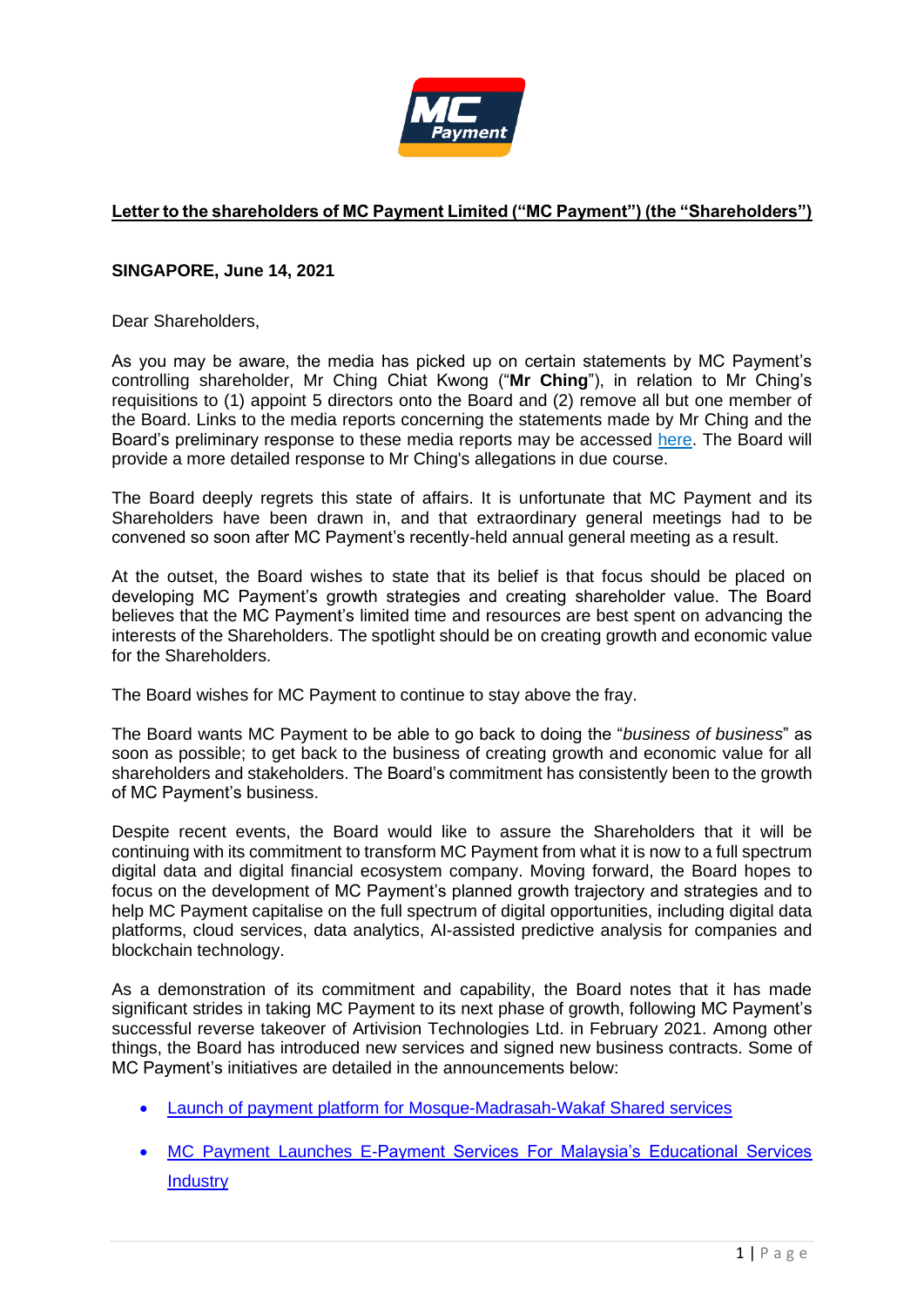

- [MC Payment Rolls Out Buy-Now-Pay-Later Transactions](https://links.sgx.com/FileOpen/MCP-BNPL.ashx?App=Announcement&FileID=660316) For Its O2O Platform
- [MC Payment Launches Seamless, Hassle-Free Solution for](https://links.sgx.com/FileOpen/MCP-FBLive%206%20April.ashx?App=Announcement&FileID=655907) Facebook Live Selling
- [MC Payment Adds Rabbit LINE](https://links.sgx.com/FileOpen/MCP-RabbitLine-Final.ashx?App=Announcement&FileID=666728) Pay to Payment Platform

The Board intends to direct its efforts to continuing the development and expansion and growth of the business of MC Payment.

The Board looks forward to your continued support on this journey!

Enclosed in the Appendix is the credentials of our Board of Directors.

Sincerely, Anthony Koh CEO, MC Payment

#### **#End#**

#### **About MC Payment**

MC Payment is principally engaged in the provision of merchant payment services and digital commerce enabling services, offering online-to-offline (O2O) solutions through a fully integrated platform with a focus on servicing merchants in the retail, transportation and food and beverage industries. Its end-to-end payment platform offers comprehensive solutions for merchants, ranging from hardware and software to data analytics and other technology-driven value-added services tailored to specific industries. Its solutions cater to merchants with both on-line and off-line presences, provided through a unified platform digitalising engagements across all channels. MC Payment currently has a presence in four geographical markets - Singapore, Malaysia, Indonesia and Thailand - with ambitions to become a regional player.

For more information, please visit us at http://mcpayment.com/

#### **Investor Relations and Media Contact:**

Ms Loke Chunying

Mobile +65 9222 7687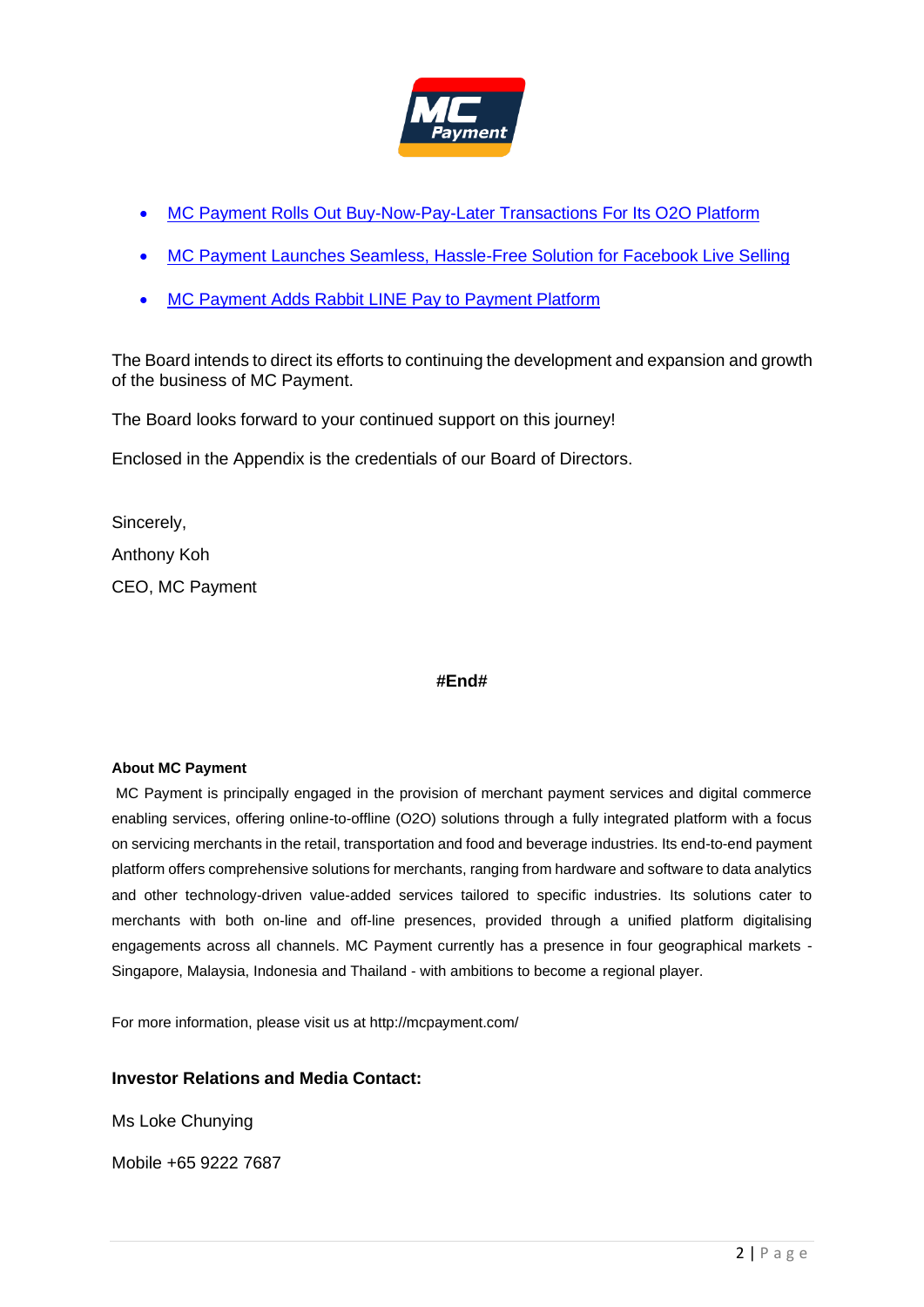

Email [cy@gem-comm.com](about:blank)

This document contains certain forward looking statements which involve known and unknown risks, delays and uncertainties not under the Company's control which may cause actual results, performance or achievements of the Company to be materially different from the results, performance or expectations implied by these forward looking statements. The Company makes no representation or warranty, express or implied, as to or endorsement of the accuracy or completeness of any information, statements or representations contained in this press release with respect to the Company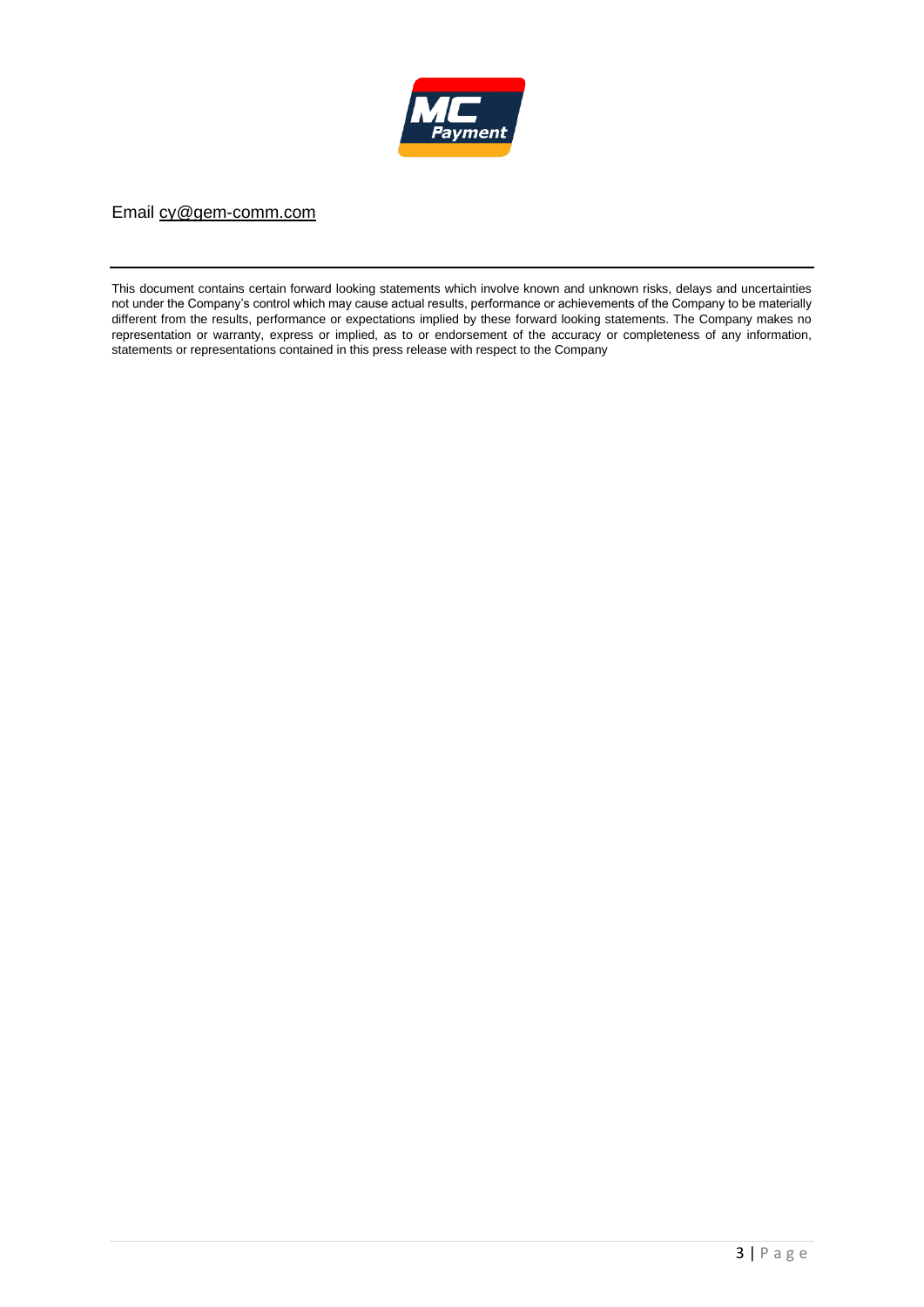

# **APPENDIX- MC Payment's Board of Directors – Their Credentials**

#### **Mr. Albert Saychuan CHEOK**

Chairman and Independent Director

- ➢ Albert has over 45 years of experience in banking and business consultancy in the Asia Pacific region. He comes with an impeccable record in central banking, commercial banking and corporate sector arenas.
- ➢ Albert was previously (now entitled) Assistant Governor of the Reserve Bank of Australia, Deputy Commissioner of Banking of Hong Kong, Executive Director at the Hong Kong Monetary Authority, and Chairman of Bangkok Bank Berhad. Albert was until recently, the Assistance Governor of the Malaysian Institute of Corporate Governance.
- ➢ Albert was the inaugural Chairman of the highly successful First REIT, the first health REIT to be listed. Under his tenure, Albert was awarded the prestigious award of Top REIT Fund Manager in Asia in 2016.
- ➢ Presently, Albert is the Founding Chairman of 5G Networks, one of the fastest growing digital companies in Australia. 5GN's major subsidiary is WCG, the largest full service digital provider in Australia to small and medium businesses.
- $\triangleright$  In 2006, together with Mike Poon, the main persona, Albert and some other brave hearts co-founded China Aircraft Leasing Company (CALC), which has grown over the years to become one of the largest aircraft leasing companies in the world and the only full spectrum aircraft lessor. Albert remains a shareholder and is currently the Chairman of the Audit committee of CALC.
- $\triangleright$  He is currently also the Chairman of Supermax Corporation Berhad, the world's second largest glove manufacturer in the world.

### **Mr. Anthony Koh Beng Kiok**

Chief Executive Officer, Executive Director

- ➢ Started his career as the sole proprietor of Kepha Design and Contracts
- ➢ Previously served as a director at Alternative Media (nka Property Portal!), an internet startup.
- $\triangleright$  Anthony has been instrumental in setting the strategic direction and managing the operations of the Group, having co-founded the company in 2005 originally as a payment hardware company, providing POS devices. He has expanded the Group into one of the leading O2O business service solutions providers for merchants. During this period, MC Payment was successful in securing payment licenses in four countries in the region and became the first digital payment services company to be listed on SGX.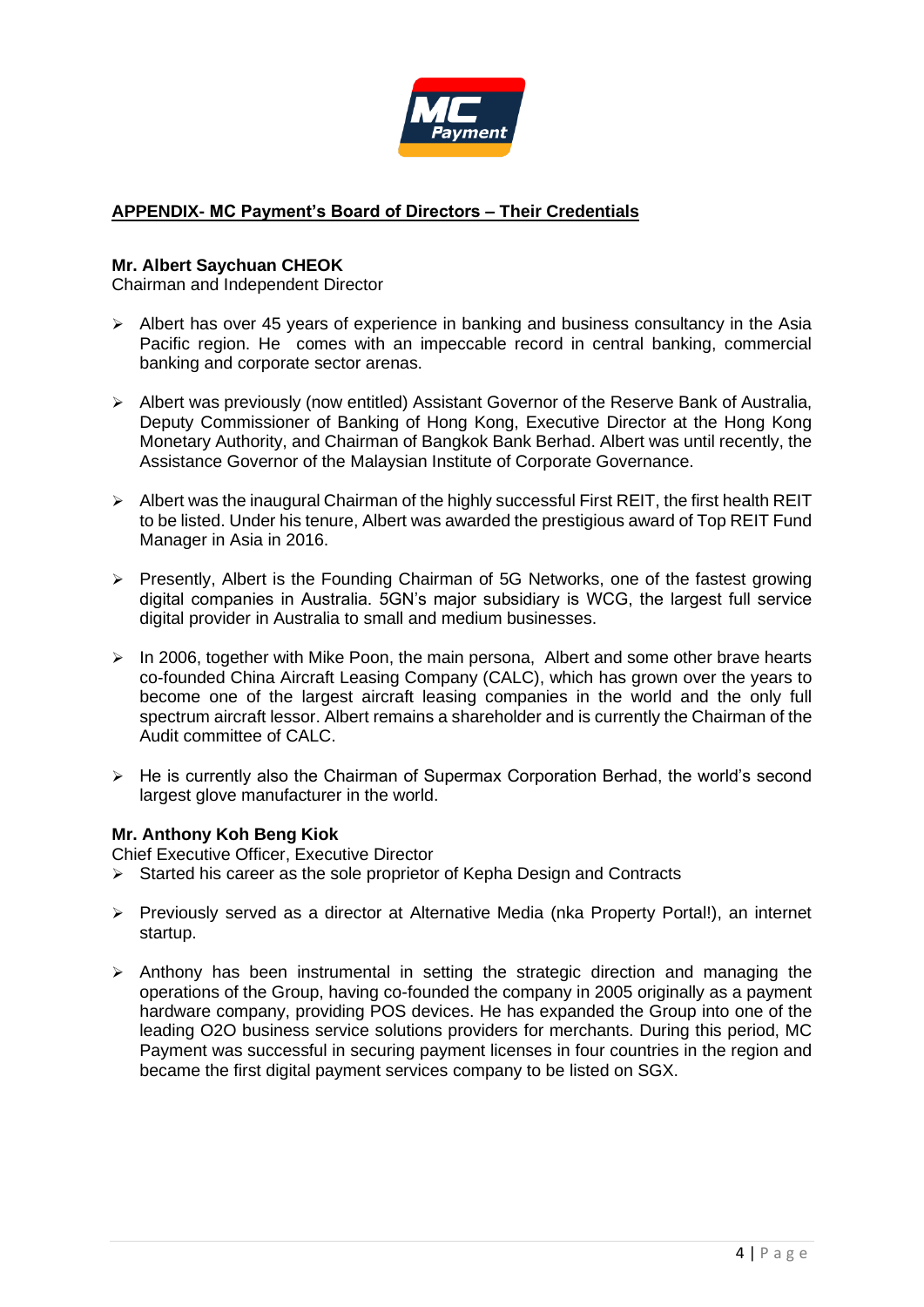

### **Mr. Kim Moon Soo**

Executive Director and Chief Operating Officer

- ➢ Moon Soo has over 20years of experience in the technology industry
- ➢ He started his career with Standard Telecom in South Korea, eventually becoming Team Manager in charge of overseas marketing
- ➢ Subsequently, he also served as General Manager at VK Corporation, also overseeing overseas marketing
- ➢ He left South Korea for Singapore in 2005, where he joined MC Payment as a co-founder

### **Dr. Lillian Koh**

Independent Director

- ➢ Lillian has over 30 years of experience in the education sector, serving in the Ministry of Education and Nanyang Technological University (NTU).
- ➢ She is the Chair of the Centre of Financial Literacy at NIE and NTU, as well as Advisor to Institute of Blockchain Singapore. With a \$2 million grant to conduct financial literacy training and research, the Citi-NIE Financial Literacy Hub that she set up has trained more than 3,800 teachers and tutors in personal finance knowledge and/or in pedagogy for teaching financial literacy to students. The Hub has partnered with more than 70 schools to promote financial education, with an estimated outreach of 280,000 students, parents and teachers from more than 290 schools. Integral to the Hub's programmes is ongoing research on financial literacy, involving about 6,000 students and over 1,000 teachers.
- $\triangleright$  She is also the founder and CEO of the Fintech Academy in Singapore, which spearheads talent development programmes and certifications for fintech, in collaboration with universities.
- ➢ Lillian co-authored "Singapore: The Fintech Nation", one of the first books about Singapore's financial technology journey.
- $\triangleright$  She is involved in three international research coalitions, namely, the Alliance of Financial Capability Academics (AFCA), The International Research Network of Financial Education and ASEAN Accounting Education Workgroup (AAEW).

### **Mr. Kesavan Nair**

Independent Director

- ➢ Kesavan has over 26 years of experience in legal practice
- $\triangleright$  He is currently a Director of Bayfront Law LLC
- ➢ He also is an Independent Director of a number of SGX-listed companies: Kitchen Culture Holdings, IEV Holdings, HG Metal Manufacturing and Arion Entertainment.